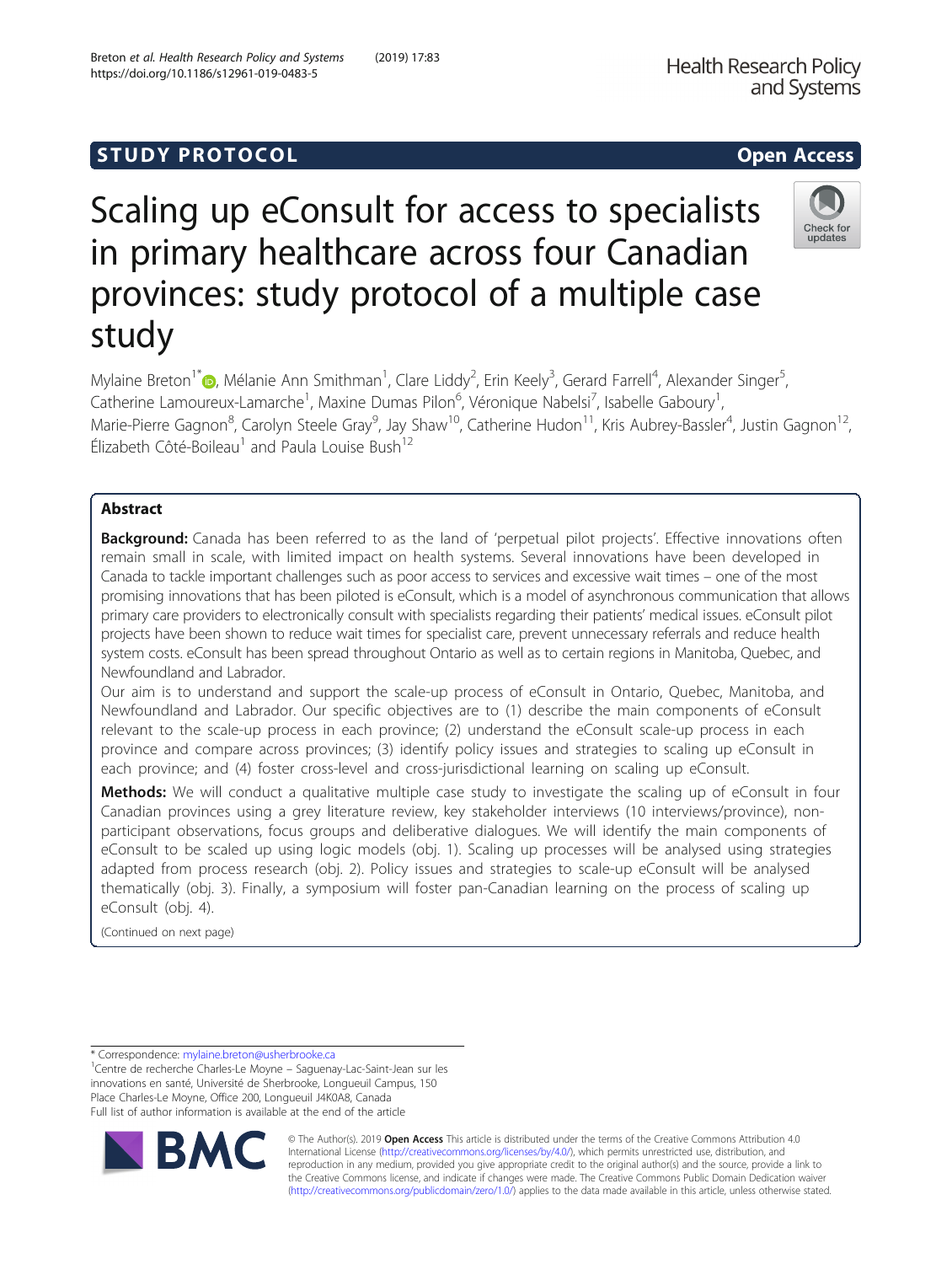## (Continued from previous page)

**Discussion:** This study will likely increase learning and support evidence-based policy-making across participating provinces and may improve the capacity for a pan-Canadian scale-up of eConsult, including in provinces where eConsult has not yet been implemented. This work is essential to inform how similar innovations can reshape our health systems in the evolving information age.

Keywords: Access to healthcare, eConsult, scaling up, primary care, electronic consultation, process research, implementation, diffusion of innovation, policy

## Background

Canada has been referred to as the land of "perpetual pilot projects" [[1](#page-7-0)], where successfully tested innovations are seldom scaled up to the health system level. Effective innovations often remain small in scale and incapable of improving healthcare and health for a larger population [[2,](#page-7-0) [3\]](#page-7-0). Meanwhile, health systems struggle to tackle important challenges such as poor access to services, excessive wait times and rising healthcare system costs. Consequently, there is growing research and policy interest in the scaling up of effective innovations [\[4](#page-7-0), [5](#page-7-0)].

While the terms 'spread' and 'scale-up' are sometimes used interchangeably, similarly to other authors, we consider 'spread' to be more of an organic adoption and replication of an innovation within a health system, whereas we consider 'scale-up' to entail deliberate efforts to address the system-level policy and infrastructure issues of a large-scale roll-out of an innovation  $[6–10]$  $[6–10]$  $[6–10]$  $[6–10]$  $[6–10]$ . As such, scaling up an innovation implies an iterative series of decisions, events and actions.

Several recent studies have identified success factors for scaling up promising innovations, including stakeholder engagement, monitoring and evaluation systems, sustainable funding models, leadership, political will, well-defined strategies, supportive infrastructure and policy, sufficient and stable human resources, effective governance, and integration with existing services [\[5](#page-7-0), [8](#page-7-0), [11\]](#page-7-0). A number of conceptual frameworks for scaling up innovations have been developed [\[5](#page-7-0)–[7](#page-7-0), [12](#page-7-0), [13\]](#page-7-0); however, few empirical studies have been conducted in highincome settings like Canada [[12\]](#page-7-0). There is also limited evidence regarding the iterative nature of scale-up processes. Hence, despite the growing interest in scaling up innovations, there remains a poor understanding of how innovations are scaled up in real-world contexts [[4,](#page-7-0) [8](#page-7-0), [12,](#page-7-0) [14\]](#page-7-0). Failure to move from proven small-scale innovations to innovations scaled up at health system levels has been attributed to this lack of understanding of scale-up processes as well as to limited knowledge exchange across policy and delivery levels, and between jurisdictions  $[1, 4, 6, 8, 15]$  $[1, 4, 6, 8, 15]$  $[1, 4, 6, 8, 15]$  $[1, 4, 6, 8, 15]$  $[1, 4, 6, 8, 15]$  $[1, 4, 6, 8, 15]$  $[1, 4, 6, 8, 15]$  $[1, 4, 6, 8, 15]$  $[1, 4, 6, 8, 15]$  $[1, 4, 6, 8, 15]$ . There is, therefore, a need to conduct research to better understand the process of scaling up innovations, while considering real-world contexts and the iterative nature of scale-up processes, and to foster cross-level and cross-jurisdictional exchanges.

### eConsult: a real-world scale-up experiment in Canada

Poor access and excessive wait times for specialist care is one of the most significant challenges of Canadian health systems [[15](#page-7-0)–[18](#page-7-0)]. Poor access to specialists can lead to anxiety, pain, deterioration in health, delays in diagnostics, duplication of services and dissatisfaction of both patients and providers [[16](#page-7-0), [19\]](#page-7-0). In a recent Commonwealth Survey, Canada was ranked the worst out of 11 countries for wait time to see a specialist (56% of Canadian patients waited at least 4 weeks). Within Canada, the situation was most dire in Newfoundland and Labrador, Manitoba, Quebec and Ontario with, respectively, 67%, 62%, 59% and 57% of patients waiting at least 4 weeks [\[20](#page-7-0)].

One of the most promising innovations that has been piloted in Canada to improve access to specialist care is eConsult [[17](#page-7-0), [21,](#page-7-0) [22\]](#page-7-0). eConsult is a model of asynchronous communication that allows primary care providers (e.g. family physicians, nurse practitioners) to electronically consult with specialists regarding their patients' medical issues in a wide range of areas, including psychiatry, dermatology, geriatrics, paediatrics, cardiology, oncology, palliative care, sports medicine and clinical pharmacy. eConsult pilot projects have been shown to reduce wait times for specialist care, prevent unnecessary referrals, increase provider and patient satisfaction, and reduce health system costs [\[15,](#page-7-0) [16,](#page-7-0) [21](#page-7-0)–[23\]](#page-7-0).

The model of eConsult first developed and piloted in the Champlain region in Ontario was the Building Access to Specialists through eConsult (BASE) model [\[17](#page-7-0)]. Given that the pilot projects were shown to be effective, efficient, acceptable and feasible, the spread and scale-up of eConsult has garnered increasing momentum across Canada  $[24-26]$  $[24-26]$  $[24-26]$ . Between 2016 and 2018, teams in Manitoba, Quebec, Ontario, and Newfoundland and Labrador worked to spread eConsult to new clinics and regions as part of the Connected Medicine Initiative, supported by the Canadian Foundation for Health Improvement, in collaboration with the College of Family Physicians of Canada, the Royal College of Physicians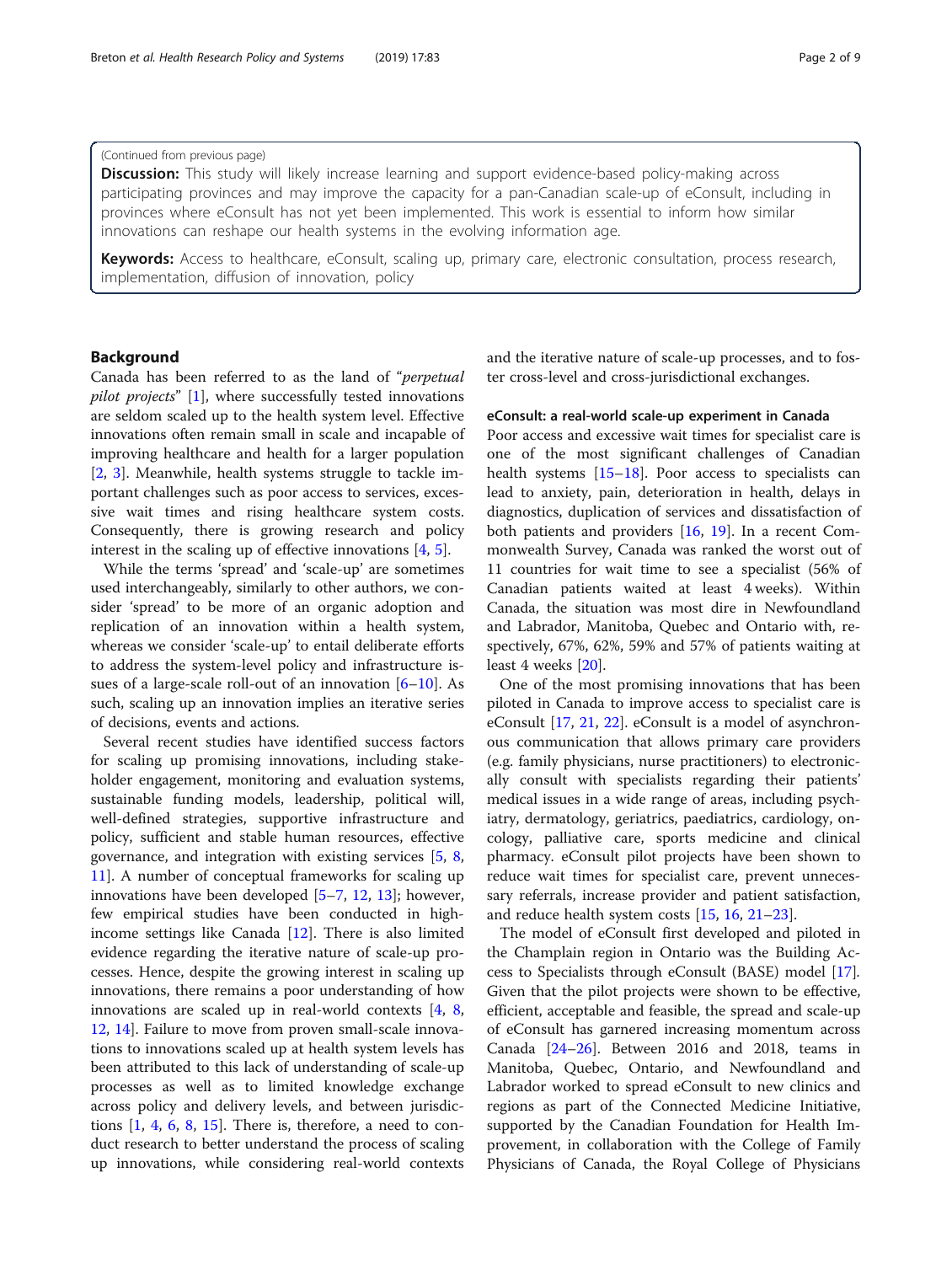and Surgeons of Canada, and Canada Health Infoway [[26\]](#page-7-0). In addition, three pan-Canadian symposiums have been held with providers, patients, researchers and policymakers to reflect on the implementation, spread and scale-up of eConsult across the country [\[27\]](#page-7-0). Key issues for scaling up eConsult identified during these symposiums include provider remuneration, patient privacy, delivery of care and interjurisdictional medical licensing [[27](#page-7-0)]. Scaling up eConsult has been identified as a priority by provincial governments of Ontario, Quebec, Manitoba and Newfoundland, and Labrador as well as by several professional associations, including the Quebec College of Family Physicians and the Association of Registered Nurses of Newfoundland and Labrador. Hence, it seems that there is a momentum in scaling up eConsult in Canada, with four provinces being actively involved and currently at different phases of the scale-up process (i.e. assessing, developing, preparing and implementing plans to do so). This offers a unique opportunity to conduct embedded research on the process of scaling up an innovation in real-world contexts, while contributing to cross-jurisdictional learning.

### Study objective

The aim of this study is to understand and support the scale-up process of eConsult among four provinces at varying phases of the scale-up process, with a particular focus on provincial-level policy.

Our specific objectives are to:

- 1) Describe the main components of eConsult relevant to the scale-up process in each province;
- 2) Understand the eConsult scale-up process in each province and compare processes across provinces;
- 3) Identify policy issues and strategies to scaling up eConsult in each province;
- 4) Foster cross-level and cross-jurisdictional learning on scaling up eConsult.

### Methods

## Framework of the scale-up process

To inform our study, we will use a framework developed by Milat et al. [[12\]](#page-7-0) that divides the scale-up process into four phases (Fig. [1](#page-3-0)), as follows: (1) 'assess scalability' to determine an innovation's effectiveness, acceptability and feasibility; (2) 'develop a scale-up plan' that can be used to gain support and mobilise resources, (3) 'prepare for scale-up' to identify ways of securing resources needed for going to scale and building support for scaleup; and (4) 'implement the scale-up plan'. Although other frameworks exist [\[5](#page-7-0), [28](#page-7-0)–[30\]](#page-7-0), Milat's framework is relevant to our study because it was developed specifically to examine "how scaling-up decision-making and processes occur in high-income countries" $([12], p. 2)$  $([12], p. 2)$  $([12], p. 2)$  and has been adapted for practical use with policy-makers, healthcare providers and other stakeholders.

### Overall study design

This study protocol was written according to the COnsolidated criteria for REporting Qualitative studies (COREQ) checklist [[31](#page-7-0)]. We will conduct a qualitative multiple case study [\[32\]](#page-7-0) to investigate the contemporary and complex phenomenon of scaling up eConsult within real-world contexts. This design is useful to understand what has happened or what is happening, and why and how it happened, particularly when the boundaries between the phenomenon of interest and the context are blurred [[32](#page-7-0)]. It is therefore well-suited to understand the process of scaling up eConsult in different contexts. We will study the scale-up process in four jurisdictions, namely (1) Ontario, (2) Quebec, (3) Manitoba, and (4) Newfoundland and Labrador. These jurisdictions were selected because they initiated the spread and scale-up of eConsult as part of the Connected Medicine Initiative and sufficient discussions, decisions, events and/or actions pertaining to scaleup have taken place in these provinces to contribute rich data to our study. Variations in the scale-up processes and contexts will allow for interesting comparative analysis and will provide opportunities for cross-jurisdictional learning. The methods for each objective are described in more detail in the following sub-sections. Table [1](#page-3-0) summarises our objectives and planned data collection, analysis and products.

## Objective 1. Describe the main components of eConsult relevant to the scale-up process in each province

As a first step to understanding the scale-up process, we will describe the main components of the eConsult innovation and identify those that are relevant to the provincial scale-up process. For each province, we will build a logic model describing the main components of eConsult (capturing important variations, if any) and will use the logic models in interviews with key stakeholders to identify the key components of eConsult that are relevant and must be addressed in the scale-up process. The logic models will be elaborated using Mitchell and Lewis' Manual to Guide the Development of Local Evaluation Plans [[33\]](#page-7-0). This particular logic model involves a simple diagram of the main components of interventions and is widely used in research on primary healthcare interventions in Canada, particularly for use with various stakeholders [[34,](#page-8-0) [35\]](#page-8-0).

Given that a substantial amount of work has been done to evaluate the implementation and effectiveness of eConsult pilots, we will first search the grey literature (Canadian Research Index, TRIP database, Des Libris – The Canadian Electronic Library, Google, Google Scholar, and websites of governments, health institutions, research institutes and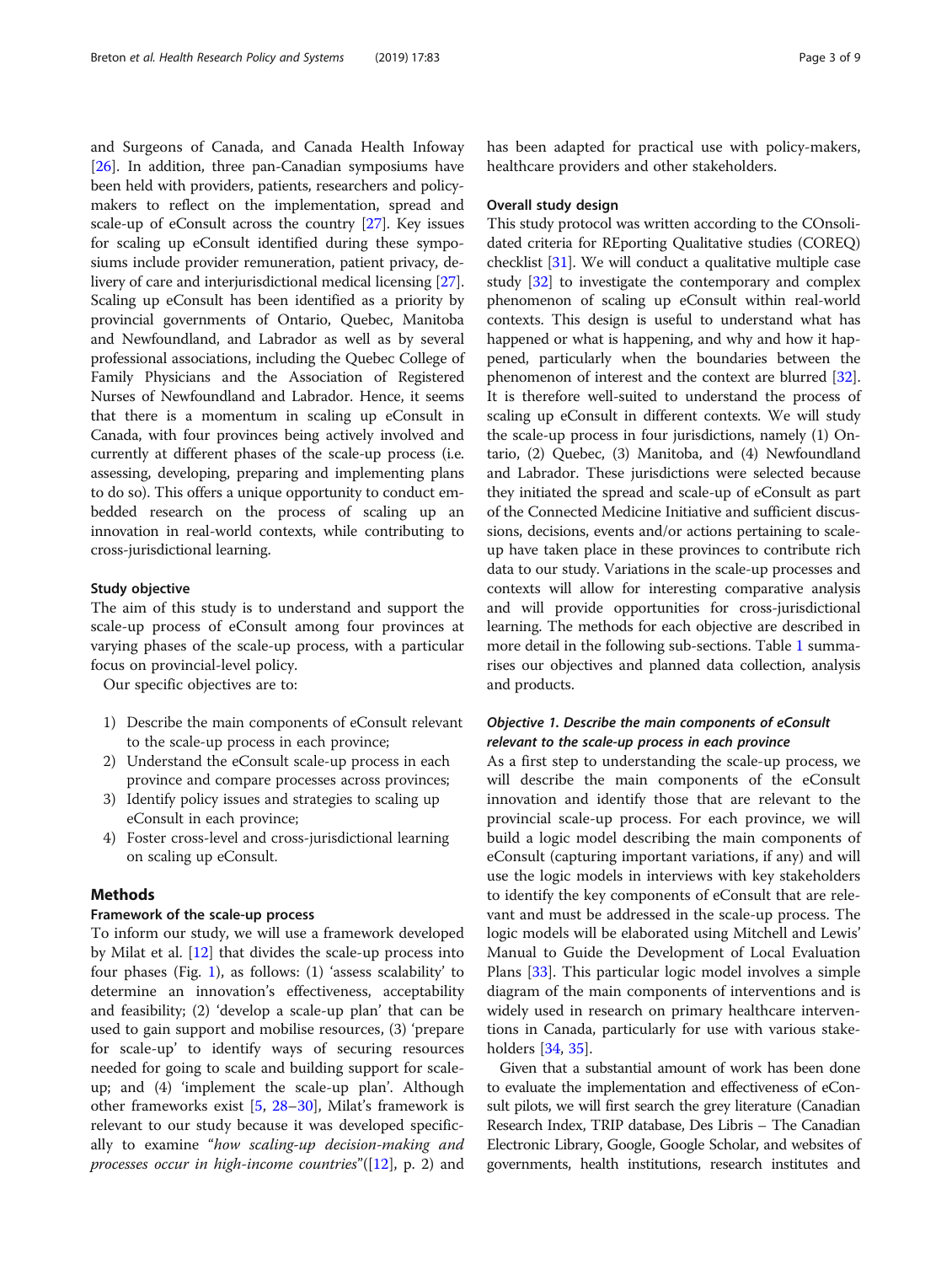<span id="page-3-0"></span>

| 3) Prepare for scale-up<br>Determine the scale-up<br>adoption<br>rationale<br>Evaluate innovation<br>4) Implement scale-up plan<br>Describe innnovation to be<br>Consult stakeholders<br>alignment with policy<br>scaled-up<br>context<br>Gain support<br>Map policy contexts<br>Manage change<br>Determine acceptability,<br>Build community of practice<br>(barriers & enablers)<br>policy alignment &<br>Coordinate action &<br>Mobilize necessary<br>feasibility<br>Identify potential<br>governance<br>resources<br>stakeholders<br>Monitor performance and<br>Determine appropriate<br>efficiency<br>strategies for scale-up<br>Ensure sustainability<br>Plan for monitoring and<br>evaluation<br>Evaluate needed ressources<br>for scale-up<br>Make a plan for scaling up<br>the innovation | 1) Assess scale-up<br>Evaluate effectiveness | 2) Develop scale-up plan |  |  |
|----------------------------------------------------------------------------------------------------------------------------------------------------------------------------------------------------------------------------------------------------------------------------------------------------------------------------------------------------------------------------------------------------------------------------------------------------------------------------------------------------------------------------------------------------------------------------------------------------------------------------------------------------------------------------------------------------------------------------------------------------------------------------------------------------|----------------------------------------------|--------------------------|--|--|
|                                                                                                                                                                                                                                                                                                                                                                                                                                                                                                                                                                                                                                                                                                                                                                                                    | Assess potential reach &                     |                          |  |  |

professional associations), use snowballing and ask knowledge users and key stakeholders for documents describing the main components of eConsult in each province [\[36](#page-8-0)]. We will conduct semi-structured interviews with key stakeholders to member-check our description of eConsult and to identify the key components that are relevant to the scale-up process in their province. We will ask the knowledge users and investigators on our team to identify stakeholders with relevant and diverse knowledge and experience of eConsult in each province (e.g. clinical leaders, professional associations, policy-makers, stakeholders involved in technology and infrastructure, patient partners). We will use snowballing to identify additional participants. Data collection will continue until we reach saturation (we anticipate 10 interviews per case).

Based on an iterative mixed inductive and deductive approach, we will conduct thematic analysis of

Table 1 Summary of objectives, data collection, data analysis and products

| Objectives                                                                                                | Data collection                                                                                                                 | Data analysis                                                                                                                                               | Products                                                                                                                                                                                            |
|-----------------------------------------------------------------------------------------------------------|---------------------------------------------------------------------------------------------------------------------------------|-------------------------------------------------------------------------------------------------------------------------------------------------------------|-----------------------------------------------------------------------------------------------------------------------------------------------------------------------------------------------------|
| 1. Describe the main components of<br>eConsult relevant to the scale-up process<br>in each province       | Grey literature<br>Semi-structured interviews                                                                                   | Thematic analysis<br>Validation with key<br>stakeholders                                                                                                    | Logic model of eConsult for each<br>province (with variations, if any)<br>Matrix comparing key components of<br>eConsult relevant to the scale-up process<br>across provinces                       |
| 2. Understand the eConsult scale-up<br>process in each province and compare<br>processes across provinces | Grey literature (same as<br>Objective 1)<br>Semi-structured interviews<br>(same as Objective 1)<br>Non-participant observations | Process research approach:<br>narrative summary, visual<br>mapping strategy<br>Validation with key<br>stakeholders<br>Cross-case analysis and<br>validation | Narrative summary for each province<br>Visual map of key events, decisions and<br>actions in the scale-up process for each<br>province<br>Comparative matrix of scale-up phases<br>across provinces |
| 3. Identify policy issues and strategies to<br>scale-up eConsult in each province                         | Observations, semi-<br>structured interviews (same<br>as Objectives 1 and 2)<br>Focus group                                     | Thematic analysis                                                                                                                                           | Policy briefs with a list of policy issues and<br>strategies to support scale-up of eConsult<br>in each province                                                                                    |
| 4. Foster cross-level and cross-jurisdictional<br>learning on scaling up eConsult                         | Deliberative dialogue (pan-<br>Canadian symposium)                                                                              | Cross-case analysis and<br>validation                                                                                                                       | Summary of cross-jurisdictional learning<br>on scale-up process                                                                                                                                     |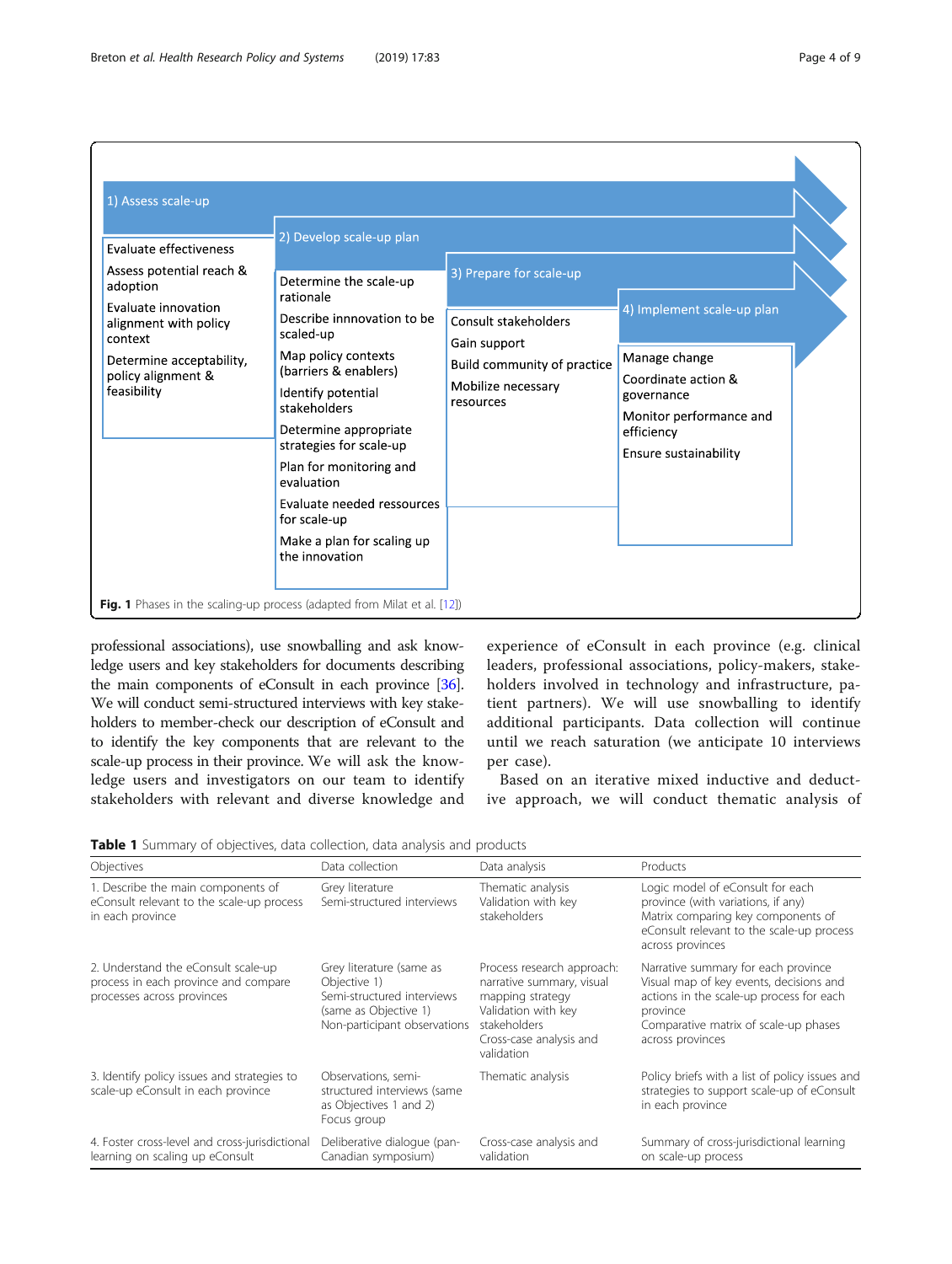the documents and interviews [[37](#page-8-0)]. Data will be summarised in logic models for each province (capturing variations, if any) and a matrix will be used to compare key components of eConsult identified as relevant to the scale-up process across provinces.

## Objective 2. Understand the eConsult scale-up process taking place in each province and compare processes across provinces

For each case, we will analyse grey literature documents (see Objective 1) as well as observe key meetings related to eConsult scale-up efforts (e.g. meeting preparation documents, minutes, agendas) (see Table 2 in Appendix 2 for the observation grid). In addition, we will conduct semi-structured interviews with key stakeholders (see Objective 1 for recruitment strategy). The interview guide questions related to Objective 2 will focus on the phases of the scale-up process (see [Appendix 1](#page-5-0)) and will be adapted according to stakeholders' roles. Patient partners and knowledge users will be involved in the development of the interview guides to ensure the relevance and clarity of questions.

In the first step of analysis, a narrative strategy [[38](#page-8-0)] will be used to reconstruct the chronological 'story' for each case. The narrative summaries will be used to capture important contextual elements and their influences on the scale-up process and to provide a detailed description of the different events, decisions and actions of the scale-up process.

In the second step of analysis, to further reduce the data, a visual mapping strategy to represent key events, decisions and actions in the eConsult scale-up process in each jurisdiction will be created. This will provide a visual and chronological representation of various components and strategy. This method is well-suited for working closely with a variety of stakeholders [\[38](#page-8-0)]. Drafts of the visual maps will be presented to stakeholders for member-checking during a focus group in each province (see Objective 3) to increase trustworthiness [\[39](#page-8-0)].

In the third step of analysis, the visual maps for each of the four cases will be compared and contrasted to look for common and divergent sequences, representations of Milat's phases of scaling up and patterns of events, decisions and actions. We will use a coding matrix to compare scale-up processes across provinces. Analysis will be performed by two research team members and discussed at team meetings to achieve consensus. The aim of this step will be to develop a more general understanding of the eConsult scale-up process [\[38\]](#page-8-0). These findings will be presented to stakeholders at the pan-Canadian deliberative forum (see Objective 4) where they will be asked to member-check the information.

## Objective 3. Identify policy issues and strategies to support the scale-up of eConsult in each province

As the scaling up of eConsult is an ongoing process, our study will provide an opportunity to support scale-up efforts in each province. We will identify policy issues in scaling up eConsult and strategies to support the scale-up process. Observations and semistructured interviews (conducted for Objectives 1 and 2) will be used to identify policy issues of scaling up eConsult in each province. These emerging themes, along with the phases in Milat's conceptual framework, will be used to develop an adapted focus group discussion guide around past and current policy issues and existing or potential strategies to address these issues. Patient partners and knowledge users will be involved in developing discussion guides to ensure relevance and clarity of questions. A focus group of 8 to 10 participants will be organised in each province. Participants will be key stakeholders with various roles and perspectives (e.g. clinical leader, policy-makers, patient partners, etc.) to generate rich discussions around policy issues and strategies [[40](#page-8-0)]. Participants may be the same as stakeholders and interviewed as appropriate. Focus group discussions will last approximately 90 min and will be held in person or by videoconference. Thematic analysis will be conducted [[37](#page-8-0)] using a codebook based on key issues identified in previous reviews [[5,](#page-7-0) [8](#page-7-0), [41\]](#page-8-0) and on the phases in Milat's conceptual framework. We will summarise our findings in policy briefs for each province. Knowledge users and patient partners will be involved in creating these briefs to improve their clarity and relevance to contexts in each province.

## Objective 4. Foster cross-level and cross-jurisdictional learning on scaling up eConsult

To share the results of the study and to foster crossjurisdictional knowledge exchange, a 1-day face-toface pan-Canadian symposium will be organised between researchers, policy-makers, healthcare providers and patient partners. For the past 3 years, annual face-to-face meetings have been organised in Ottawa with a wide-range of stakeholders to present findings and discuss issues surrounding eConsult. In November 2018, over 60 stakeholders from across Canada attended the eConsult symposium, including those from provinces just starting to implement eConsult and from provinces that have not yet implemented it.

We will host a similar national symposium in 2020 in Ottawa. Representatives from national organisations such as the Canadian Medical Association, Primary and Integrated Healthcare Innovation (PIHCI) networks, Canadian Nurses Association, College of Family Physicians of Canada, and Canada Health Infoway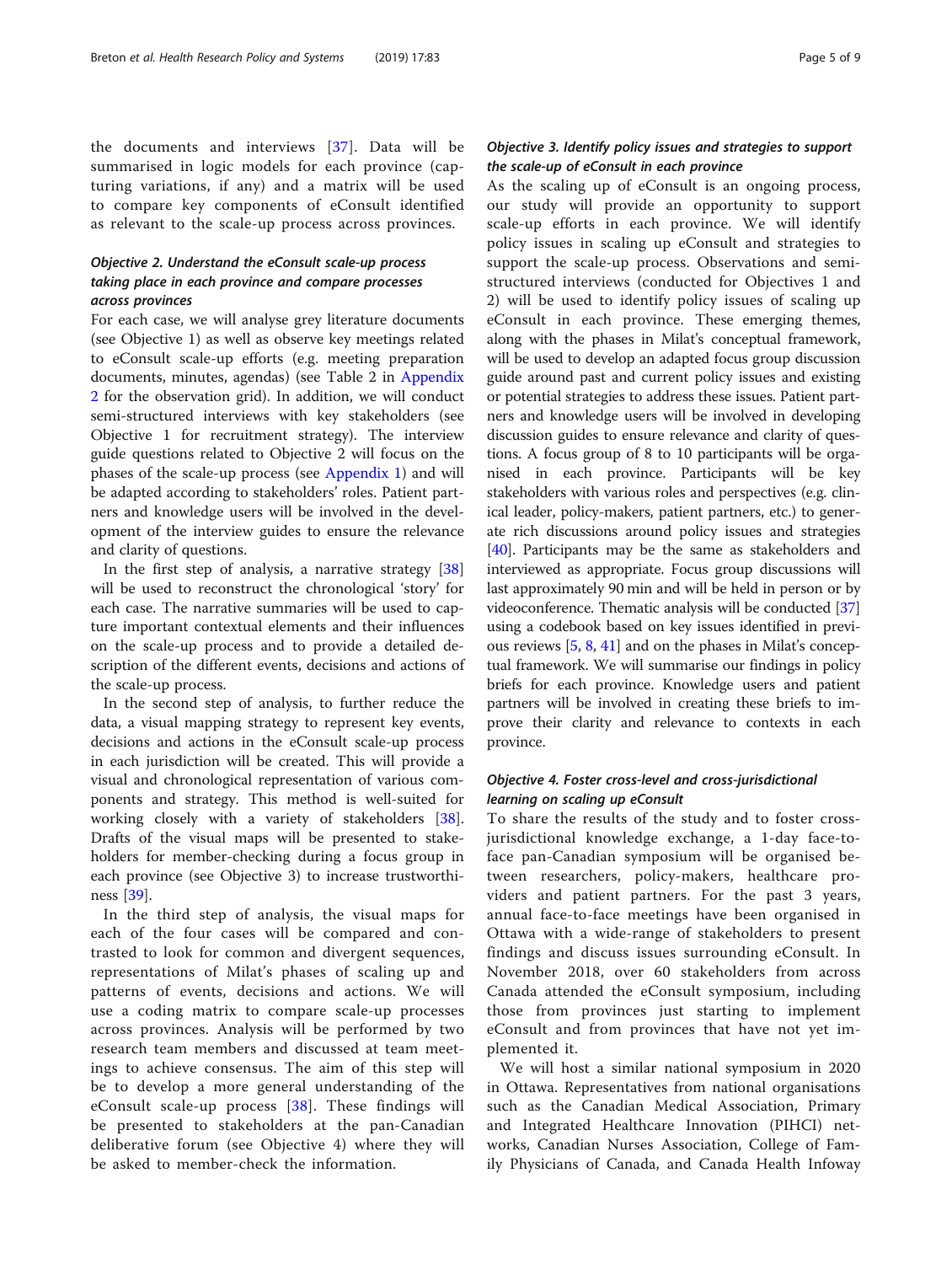<span id="page-5-0"></span>will be invited, as well as providers, researchers, patient partners and provincial policy-makers. We expect approximately 50–60 stakeholders to participate. This meeting will be organised in partnership with the Canadian Foundation for Healthcare Improvement, which has expertise and experience in organising pan-Canadian knowledge exchange events and workshops with various key stakeholders. The objectives will be to deepen our understanding of the scale-up process of eConsult across Canada, discuss policy issues and strategies to scale-up eConsult, and foster learning across jurisdictions and health system levels. The experience of provinces further along in the scale-up process may be valuable to other provinces in early phases of the process and may help them prepare for the next phases of scaling up. The meeting will be conducted as a deliberative dialogue [[42\]](#page-8-0), which provides a way to involve stakeholders with diverse views in a discussion around issues, to share different experiences and to find promising avenues for actions [[43\]](#page-8-0). The deliberative dialogue will be used to share learning across jurisdictions, identify recommendations for improving current scale-up processes in each jurisdiction, and identify key strategies to facilitate the scale-up of eConsult in different contexts. The symposium will be recorded and summarised in detailed notes. Data will be used to enrich our understanding of the scale-up process (Objective 2), policy issues and strategies to scale up eConsult in each province (Objective 3). In addition, a summary of the key learnings from the symposium – reviewed by knowledge users and patient partners – will be disseminated across Canada.

## **Discussion**

The aim of this study is to understand and support the scale-up process of eConsult by fostering crossjurisdictional and cross-health system-level knowledge exchanges between provinces at varying phases of the scale-up process, with a particular focus on provincial-level policy. By engaging patient partners, knowledge users (including stakeholders involved in the pilot projects and in scale-up processes), we will learn from various stakeholders' experience and knowledge as well as increase the potential for this study to inform and support the scale-up process.

This study will fill an important gap in the literature as it involves a multiple case study examining iterative processes of scaling up an innovation at the health system level in four different contexts. Given the growing interest from policy-makers in scale-up, our research may allow for more evidence-based policy-making and may influence the scale-up process of eConsult in Ontario, Quebec, Manitoba, and Newfoundland and Labrador. In addition, by fostering cross-jurisdictional exchanges, our project will increase learning across provinces and may improve the capacity for the pan-Canadian scale-up of eConsult, including in provinces where eConsult has not yet been implemented. Scaling-up eConsult has the potential to improve access to specialist care across the country.

As eConsult is part of a large range of eHealthrelated innovations, this work is essential to inform how similar advances in this emerging field can reshape our health systems in the evolving information age. Many eHealth innovation pilot projects have shown promising results for improving access to care [[44](#page-8-0)], but few have been scaled up at a health system level. Given the rapid pace of technological change, eHealth innovations often face unique policy issues related to scaling up. Our study will help understand how we can move from innovations piloted as part of research to large scale health system changes. Thus, a cross-jurisdictional study on scaling up eConsult at a system level may provide important lessons to inform the scale-up of other evidence-based eHealth technologies.

## Appendix 1 – Preliminary semi-structured interview guide

## \*Explain the aim of the study, risks and benefits. Obtain consent. Clarify what is meant by scale-up of eConsult.\*

Role/perspective

- 1. What is your title/position?
- 2. How have you been involved in eConsult?

### Process of scaling up

- 3. Can you tell me the story of eConsult in \*province\* up to now?
- 4. Can you describe how eConsult has been or is planning to be scaled up in \*province\*?

General probes to identify key actors, events, decisions, actions – How did it start? Who were the main leaders? Who was involved? What were the turning points? What was the context? What were the main milestones? Did you have any set-backs? What strategies were used to overcome X?

## \*Ask questions that apply or that have not been touched upon.\*

5. How did the conversation about scaling up eConsult start? How did you decide it was a good innovation to scale up?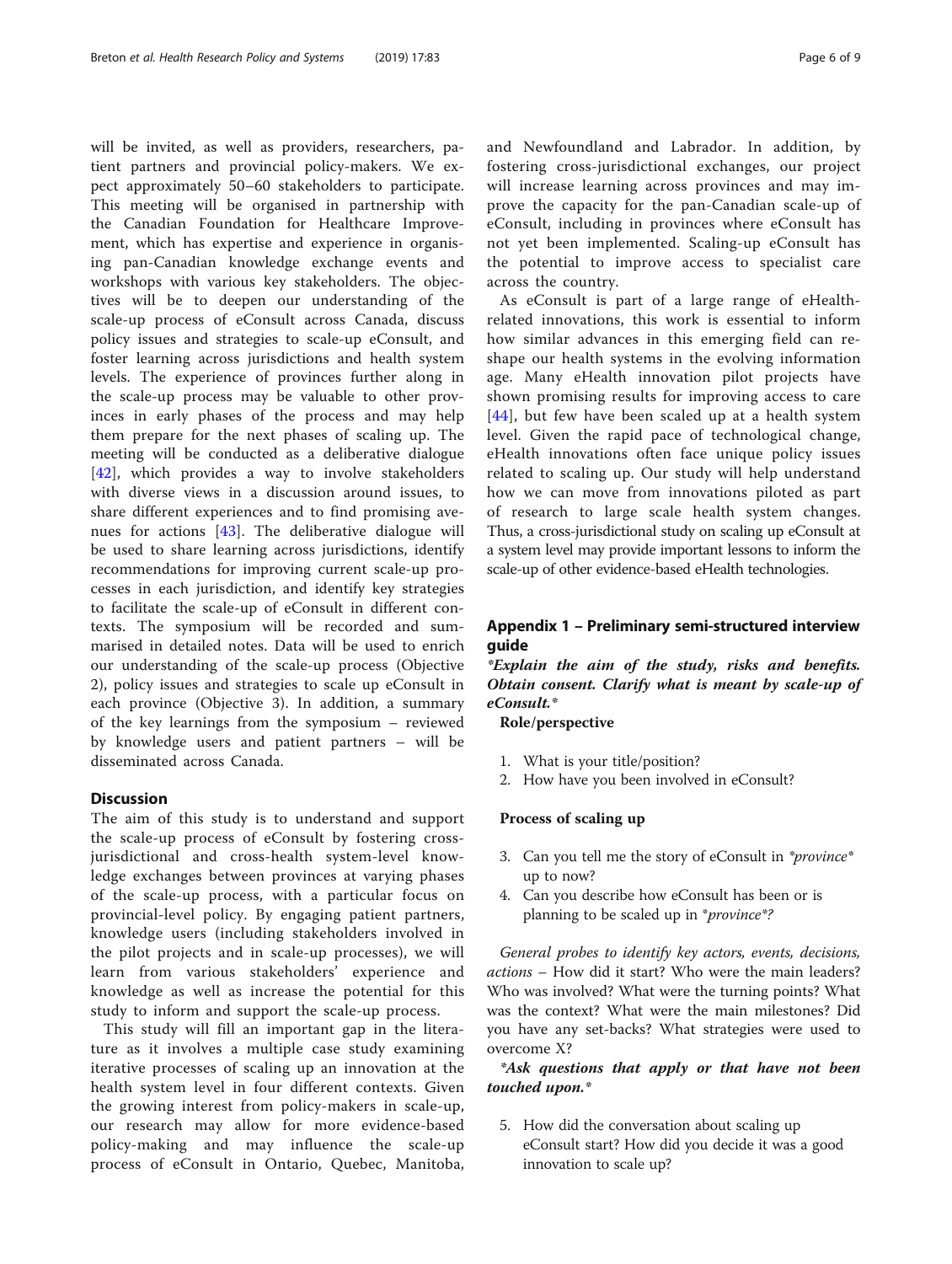- a. Probes: effectiveness, potential reach and adoption, alignment with policy and context, acceptability, feasibility
- 6. What were the steps involved in developing a plan to scale up eConsult?
	- a. Probes: rationale for scale-up, policy context, stakeholders, appropriate strategies, plan for monitoring and evaluation, resources, plan for scaling up
- 7. When did \*province\* actually start preparing to scale up eConsult? How did \*province\* prepare for scale-up?
	- a. Probes: stakeholder consultation, community of practice, mobilise resources
- 8. When did \*province\* implement the scale-up plan? How did the eConsult scale-up unfold?
	- a. Probes: change management, governance, monitoring, sustainability
- 9. Where would you say *\*province*\* currently is in scaling up eConsult?

## $\overline{\phantom{a}}$

- 10. \*Present the draft logic model\* Of the components presented here and that you have mentioned, which are essential to the scale-up of eConsult at a provincial level? Which can be adapted to context?
	- a. Are there regional or local variations in the design of eConsult within your province?
- 11. Are there components from the pilot projects that needed/will need to be adapted for provincial scaleup? Can you explain why they need/ed to be changed?

## Policy issues

- 12. What are the main policy issues of scaling up eConsult in \*province\*?
- 13. What strategies have you used to overcome these issues? What other strategies do you think could help address these issues?
- 14. What role have patient partners played in scaling up eConsult up to now? How do you think patient partners and the population can support future scale-up efforts?
- 15. How has research contributed to scaling up eConsult?
- 16. What are recommendations you would make for the scale-up of eConsult?
	- a. What issues do you think are not talked about enough in the scale-up of eConsult?
- 17. What do you think the next step will/should be in scaling up eConsult?
- 18. Is there anything else I did not ask about, that you think we should know about eConsult?

## Appendix 2

### Table 2 Non-participant observation grid

| Potential issues                                                                                                                                    |                                               | Challenges Solutions/strategies |
|-----------------------------------------------------------------------------------------------------------------------------------------------------|-----------------------------------------------|---------------------------------|
| Remuneration (fees for GPs, fees<br>for all type of providers, payment<br>models, etc.)                                                             |                                               |                                 |
| Recruitment of specialists (difficulties<br>among specific specialties, etc.)                                                                       | to recruit specialists, difficulty to recruit |                                 |
| Information technology (integration<br>into electronic medical records,<br>difficulties with the platform,<br>patient access to the platform, etc.) |                                               |                                 |
| Budget (financing of pilot projects,<br>financing difficulties related to scale-<br>up, government support, etc.)                                   |                                               |                                 |
| Privacy (Concerns regarding patients'<br>privacy, barrier to use the platform,<br>security of the platform, etc.)                                   |                                               |                                 |
| Delivery of services (Definition of a<br>'specialist', which specialty is available,<br>quality assurance, interjurisdiction<br>eConsults, etc.)    |                                               |                                 |
| Provincial governance structure                                                                                                                     |                                               |                                 |
| Monitoring – Dashboards                                                                                                                             |                                               |                                 |
| Other issues                                                                                                                                        |                                               |                                 |
| Outcomes' monitoring/Research                                                                                                                       |                                               |                                 |
| Milat's scale-up phases [12]                                                                                                                        |                                               |                                 |
| Phase 1                                                                                                                                             |                                               |                                 |
| Scalability assessment                                                                                                                              |                                               |                                 |
| Phase 2                                                                                                                                             |                                               |                                 |
| Develop scale-up plan                                                                                                                               |                                               |                                 |
| Phase 3                                                                                                                                             |                                               |                                 |
| Prepare for scale-up                                                                                                                                |                                               |                                 |
| Phase 4                                                                                                                                             |                                               |                                 |
| Implement scale-up plan                                                                                                                             |                                               |                                 |
| <b>Notes</b>                                                                                                                                        |                                               |                                 |

### Acknowledgements

Key stakeholders from the four provinces under study have accepted to collaborate actively in this study as knowledge users and patient partners. We would like to thank them for their collaboration in this project. We wish to thank the Canadian Institutes of Health Research (CIHR), the McGill Observatory on Health and Social Services Reforms and all organisations that have provided matching funds and in-kind support.

### Authors' contributions

MB, MAS and CL led the conceptualisation and design of the study. MB and MAS will lead the coordination of the study. MB and MAS wrote the first draft and all authors critically reviewed it and provided comments to improve the protocol. All authors read and approved the final version.

### Funding

This study is funded by the Canadian Institutes of Health Research (#402867), Réseau-1 Québec, Fonds de recherche Québec-Santé, Research Centre - Charles-Le Moyne-Saguenay-Lac-St-Jean sur les innovations en santé, Initiative Patient Partenaire, the Manitoba SPOR Primary and Integrated Health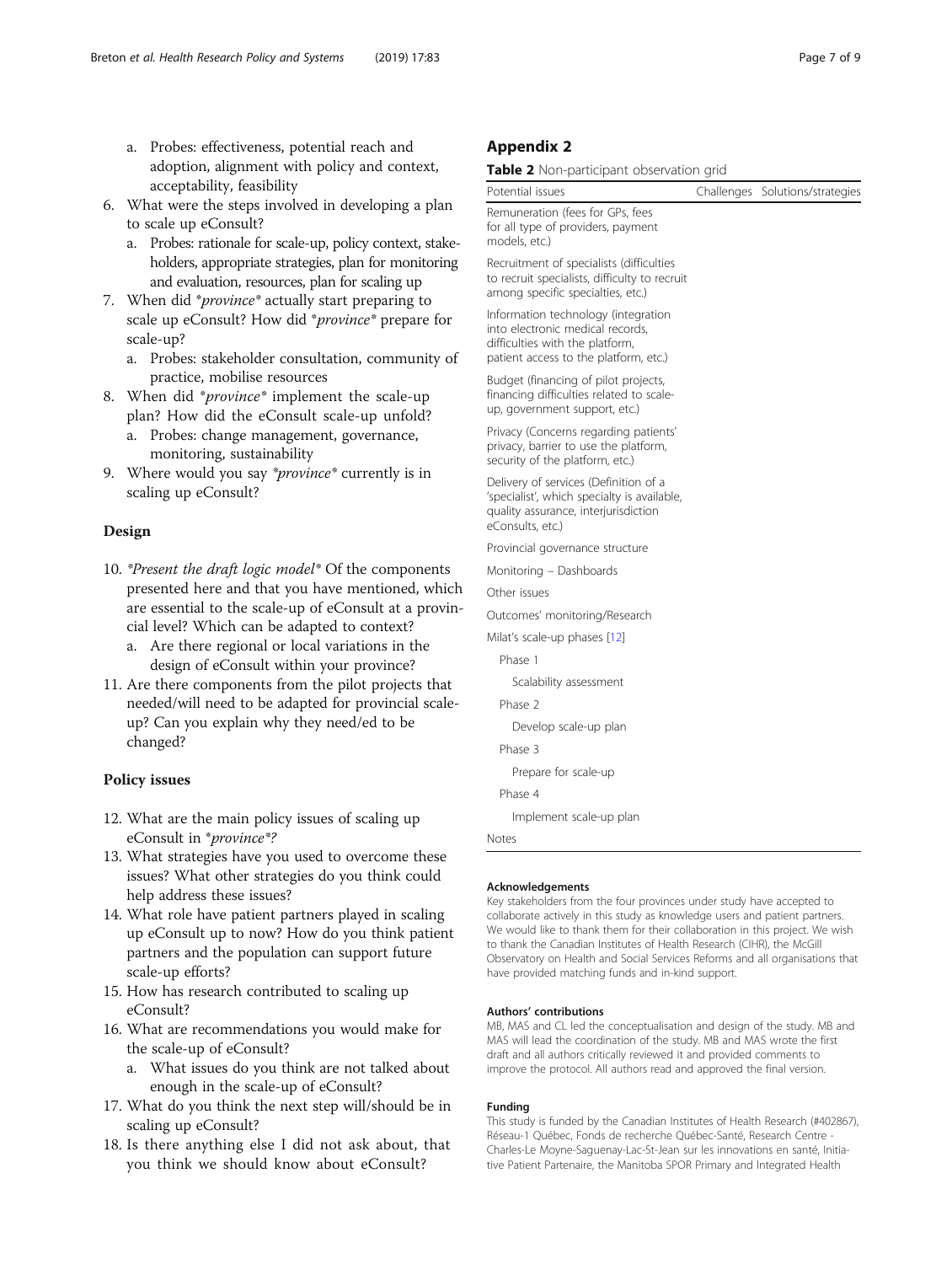<span id="page-7-0"></span>Care Innovation Network, C.T. Lamont Primary Health Care Research Centre and the McGill Observatory on Health and Social Services Reforms.

### Availability of data and materials

Not applicable.

### Ethics approval

Ethical approval was obtained from the research ethics board of St. Mary's Hospital (ref. number SMHC-18-15) in Quebec, Bruyère Continuing Care (ref. number M16–19-006) in Ontario and Health Research Ethics Authority (ref. number 2019.070) in Newfoundland and Labrador. The ethics approval process is underway in Manitoba. These ethical approvals cover all four cases under study.

### Consent for publication

Not applicable.

### Competing interests

The authors declare that they have no competing interests.

### Author details

<sup>1</sup>Centre de recherche Charles-Le Moyne – Saguenay-Lac-Saint-Jean sur les innovations en santé, Université de Sherbrooke, Longueuil Campus, 150 Place Charles-Le Moyne, Office 200, Longueuil J4K0A8, Canada. <sup>2</sup>C.T. Lamont Primary Health Care Research Center, Bruyère Research Institute, Department of Family Medicine, University of Ottawa, Ottawa, Canada. <sup>3</sup>Department of Medicine, University of Ottawa, Division of Endocrinology/Metabolism, The Ottawa Hospital, University of Ottawa, Ottawa, Canada. <sup>4</sup> Department of Family Medicine, Memorial University, St-John, Canada. <sup>5</sup>Department of Family Medicine, University of Manitoba, Winnipeg, Canada. <sup>6</sup>Family Medicine Center, St-Mary's Hospital, McGill University, Montréal, Canada. <sup>7</sup> Département des sciences administratives, Université du Québec en Outaouais, Gatineau, Canada. <sup>8</sup>Faculté des sciences infirmières, Université Laval, Québec, Canada. <sup>9</sup>Bridgepoint Collaboratory for Research and Innovation, Lunenfeld-Tanenbaum, Research Institute, Sinai Health System, University of Toronto, Institute of Health Policy, Management and Evaluation, Toronto, Canada. <sup>10</sup>Women's College Hospital, Institute for Health System Solutions and Virtual Care, Toronto, Canada. <sup>11</sup>Centre de recherche du CHUS, Université de Sherbrooke, Sherbrooke, Canada. 12Department of Family Medicine, McGill University, Montréal, Canada.

### Received: 28 June 2019 Accepted: 16 August 2019 Published online: 12 September 2019

### References

- Bégin HM, Eggertson L, Macdonald N. A country of perpetual pilot projects. Can Med Assoc J. 2009;180(12):1185.
- 2. Hutchison B, Abelson J, Lavis J. Primary care in Canada: so much innovation, so little change. Health Aff. 2001;20(3):116–31.
- 3. Naylor D, Girard F, Mintz JM, Fraser N, Jenkins T, Power C. Unleashing Innovation: Excellent Healthcare for Canada: Report of the Advisory Panel on Healthcare Innovation. Ottawa, ON: Health Canada Ottawa; 2015.
- 4. Norton WE, McCannon CJ, Schall MW, Mittman BS. A stakeholder-driven agenda for advancing the science and practice of scale-up and spread in health. Implement Sci. 2012;7:118.
- Milat AJ, Bauman A, Redman S. Narrative review of models and success factors for scaling up public health interventions. Implement Sci. 2015; 10:113.
- 6. Barker PM, Reid A, Schall MW. A framework for scaling up health interventions: lessons from large-scale improvement initiatives in Africa. Implement Sci. 2016;11:12.
- 7. World Health Organization and ExpanNet. Nine Steps for Developing a Scaling-up Strategy. Geneva: WHO; 2010.
- 8. Charif AB, Zomahoun HTV, LeBlanc A, Langlois L, Wolfenden L, Yoong SL, et al. Effective strategies for scaling up evidence-based practices in primary care: a systematic review. Implement Sci. 2017;12:139.
- 9. Ilott I, Gerrish K, Pownall S, Eltringham S, Booth A. Exploring scale-up, spread, and sustainability: an instrumental case study tracing an innovation to enhance dysphagia care. Implement Sci. 2013;8:128.
- 10. Nelson EC, Batalden PB, Huber TP, Mohr JJ, Godfrey MM, Headrick LA, et al. Microsystems in health care: Part 1. Learning from high-performing frontline clinical units. Joint Comm J Qual Improv. 2002;28(9):472–93.
- 11. Willis CD, Riley BL, Stockton L, Abramowicz A, Zummach D, Wong G, et al. Scaling up complex interventions: insights from a realist synthesis. Health Res Policy Syst. 2016;14:88.
- 12. Milat AJ, Newson R, King L, Rissel C, Wolfenden L, Bauman A, et al. A guide to scaling up population health interventions. Public Health Res Pract. 2016; 26:e2611604.
- 13. Bousquet J, Farrell J, Crooks G, Hellings P, Bel E, Bewick M, et al. Scaling up strategies of the chronic respiratory disease programme of the European Innovation Partnership on Active and Healthy Ageing (Action Plan B3: Area 5). Clin Transl Allergy. 2016;6(1):29.
- 14. Rogers EM. Diffusion of Innovations. New York, NY: Simon and Schuster; 2010.
- 15. Liddy C, Joschko J, Keely E. Policy Innovation is Needed to Match Health Care Delivery Reform: The Story of the Champlain BASE eConsult Service. Health Reform Obs–Obs Réformes Santé. 2015;3(2). [https://doi.org/10.13162/hro-ors.v3i2.2747.](https://doi.org/10.13162/hro-ors.v3i2.2747)
- 16. Liddy C, Afkham A, Drosinis P, Joschko J, Keely E. Impact of and satisfaction with a new eConsult service: a mixed methods study of primary care providers. J Am Board Fam Med. 2015;28(3):394–403.
- 17. Liddy C, Rowan MS, Afkham A, Maranger J, Keely E. Building access to specialist care through e-consultation. Open Med. 2013;7(1):e1–8.
- 18. Schoen C, Osborn R, Squires D, Doty MM. Access, affordability, and insurance complexity are often worse in the United States compared to ten other countries. Health Aff (Project Hope). 2013;32(12):2205–15.
- 19. Barua B, Rovere M, Skinner B. Waiting Your Turn: Wait Times for Health Care in Canada 2010 Report. Vancouver, BC: Fraser Institute; 2010.
- 20. Canadian Institute for Health Information. How Canada Compares: Results From The Commonwealth Fund's 2016 International Health Policy Survey of Adults in 11 Countries. Ottawa: Canadian Institute for Health Information; 2017.
- 21. Liddy C, Drosinis P, Armstrong CD, McKellips F, Afkham A, Keely E. What are the cost savings associated with providing access to specialist care through the Champlain BASE eConsult service? A costing evaluation. BMJ Open. 2016;6(6):e010920.
- 22. Liddy C, Maranger J, Afkham A, Keely E. Ten steps to establishing an econsultation service to improve access to specialist care. Telemed E-Health. 2013;19(12):982–90.
- 23. Keely E, Liddy C, Afkham A. Utilization, benefits, and impact of an econsultation service across diverse specialties and primary care providers. Telemed E-Health. 2013;19(10):733–8.
- 24. Newfoundland and Labrador Medical Association. eConsult. [http://www.](http://www.nlma.nl.ca/Physicians/eConsult/) [nlma.nl.ca/Physicians/eConsult/.](http://www.nlma.nl.ca/Physicians/eConsult/) Accessed 13 Feb 2019.
- 25. Ontario Ministry of Health and Long-Term Care. Investments to Reduce Wait Times 2017. [https://news.ontario.ca/mohltc/en/2017/05/investments-to](https://news.ontario.ca/mohltc/en/2017/05/investments-to-reduce-wait-times.html)[reduce-wait-times.html](https://news.ontario.ca/mohltc/en/2017/05/investments-to-reduce-wait-times.html). Accessed 13 Feb 2019.
- 26. Canadian Foundation for Health Improvement. Connected Medicine: Enhancing Primary Care Access to Specialist Consult - A 15-Month Quality Improvement Collaborative – Prospectus: Canadian Foundation for Health Improvement; 2017. [https://www.cfhi-fcass.ca/sf-docs/default-source/collaborations/connected](https://www.cfhi-fcass.ca/sf-docs/default-source/collaborations/connected-medicine-prospectus-e.pdf?sfvrsn=4)[medicine-prospectus-e.pdf?sfvrsn=4.](https://www.cfhi-fcass.ca/sf-docs/default-source/collaborations/connected-medicine-prospectus-e.pdf?sfvrsn=4) Accessed 13 Feb 2019.
- 27. Liddy C, Moroz I, Joschko J, Horsley T, Kuziemsky C, Burns KK, et al. Using an integrated knowledge translation (IKT) approach to enable policy change for electronic consultations in Canada. Healthc Policy. 2018;14(1):19–29.
- 28. Ploeg J, Markle-Reid M, Davies B, Higuchi K, Gifford W, Bajnok I, et al. Spreading and sustaining best practices for home care of older adults: a grounded theory study. Implement Sci. 2014;9:162.
- 29. Greenhalgh T, Wherton J, Papoutsi C, Lynch J, Hughes G, Hinder S, et al. Beyond adoption: a new framework for theorizing and evaluating nonadoption, abandonment, and challenges to the scale-up, spread, and sustainability of health and care technologies. J Med Internet Res. 2017;19(11):e367.
- 30. Simmons R, Shiffman J. Scaling up health service innovations: a framework for action. Scaling up Health Service Delivery: From Pilot Innivations to Policies and Programmes. 2007; [https://www.who.int/](https://www.who.int/immunization/hpv/deliver/scalingup_health_service_delivery_who_2007.pdf) [immunization/hpv/deliver/scalingup\\_health\\_service\\_delivery\\_who\\_2007.](https://www.who.int/immunization/hpv/deliver/scalingup_health_service_delivery_who_2007.pdf) [pdf.](https://www.who.int/immunization/hpv/deliver/scalingup_health_service_delivery_who_2007.pdf) Accessed 29 Aug 2019.
- 31. Tong A, Sainsbury P, Craig J. Consolidated criteria for reporting qualitative research (COREQ): a 32-item checklist for interviews and focus groups. Int J Qual Health Care. 2007;19(6):349–57.
- 32. Yin RK. Case Study Research: Design and Methods. Thousand Oaks, CA: SAGE Publications; 2009.
- 33. Mitchell P, Lewis V. A Manual to Guide the Development of Local Evaluation Plans: Evaluating Initiatives within the LIFE Framework Using a Program Logic Approach. Canberra: Australian Government Department of Health and Aging; 2003.